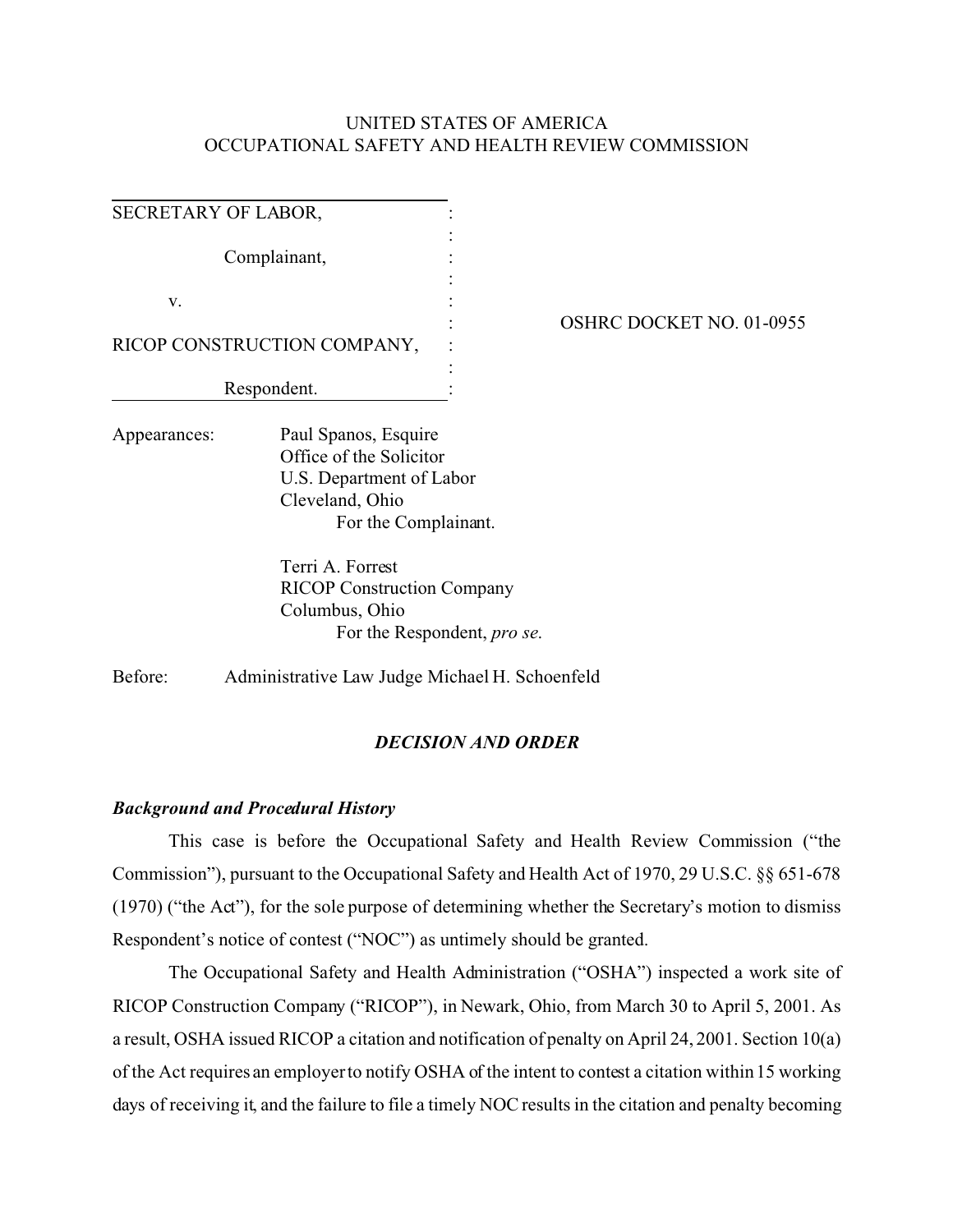#### 01-0955 Order: Page 2 of 7

a final order of the Commission by operation of law. It is undisputed that OSHA mailed the citation in this case by certified mail, return receipt requested, that RICOP received the citation on April 26, 2001, and that the 15-day NOC filing period ended on May 17, 2001.<sup>1</sup> It is also undisputed that RICOP did not file its NOC until May 18, 2001. On July 13, 2001, the Secretary filed her motion to dismiss the NOC as untimely, and on July 20, 2001, RICOP filed a response seeking relief pursuant to Federal Rule of Civil Procedure 60(b) ("Rule 60(b)"). A hearing addressing this issue was held on October 16, 2001, in Columbus, Ohio. Both parties have filed post-hearing briefs.

#### *Jurisdiction*

According to long-standing precedent, the Commission has the authority to reconsider a final order resulting from a late-filed notice of contest where the employer seeks Rule 60(b) relief. *See Branciforte Builders, Inc.*, 9 BNA OSHC 2113, 2117 (No. 80-1920, 1981). On that basis, I find that the Commission has jurisdiction over the parties and the subject matter of this proceeding.

#### *The Relevant Evidence*

The record shows that on May 2, 2001, RICOP representatives Terri Forrest and Clayton Warren had an informal settlement conference with OSHA AD Deborah Zubaty. At the conference, Zubaty advised the representatives that they had until May 17, 2001, to contest the citation. She also discussed the issues the representatives had with the citation and said that she would get back with them with more information on May 10, 2001.<sup>2</sup> On May 11, 2001, Zubaty phoned RICOP and spoke

<sup>&</sup>lt;sup>1</sup>Although OSHA did not receive the return receipt through the mail, Terri Forrest, the company's controller, showed it to Deborah Zubaty, the area director ("AD") of the Columbus OSHA office, during an informal conference on May 2, 2001. Forrest said RICOP had received the citation on April 26, 2001, and Zubaty calculated the NOC filing period based on that date. Zubaty correctly informed Forrest that the contest period ended on May 17, 2001. (Tr. 14-19; 38; 43-45).

<sup>&</sup>lt;sup>2</sup>One of these issues was the fact that while OSHA had cited RICOP under the residential construction standards after a January 2001 inspection, RICOP was cited under the nonresidential construction standards after the subject inspection. Zubaty told theRICOP representatives at the May 2, 2001 conference that the residential classification had been wrong. During a phone conversation on May 11, 2001, Zubaty told Forrest and Warren she had changed RICOP's SIC code in OSHA's internal records relating to the subject site to nonresidential construction. (Tr. 20-23; 38-42).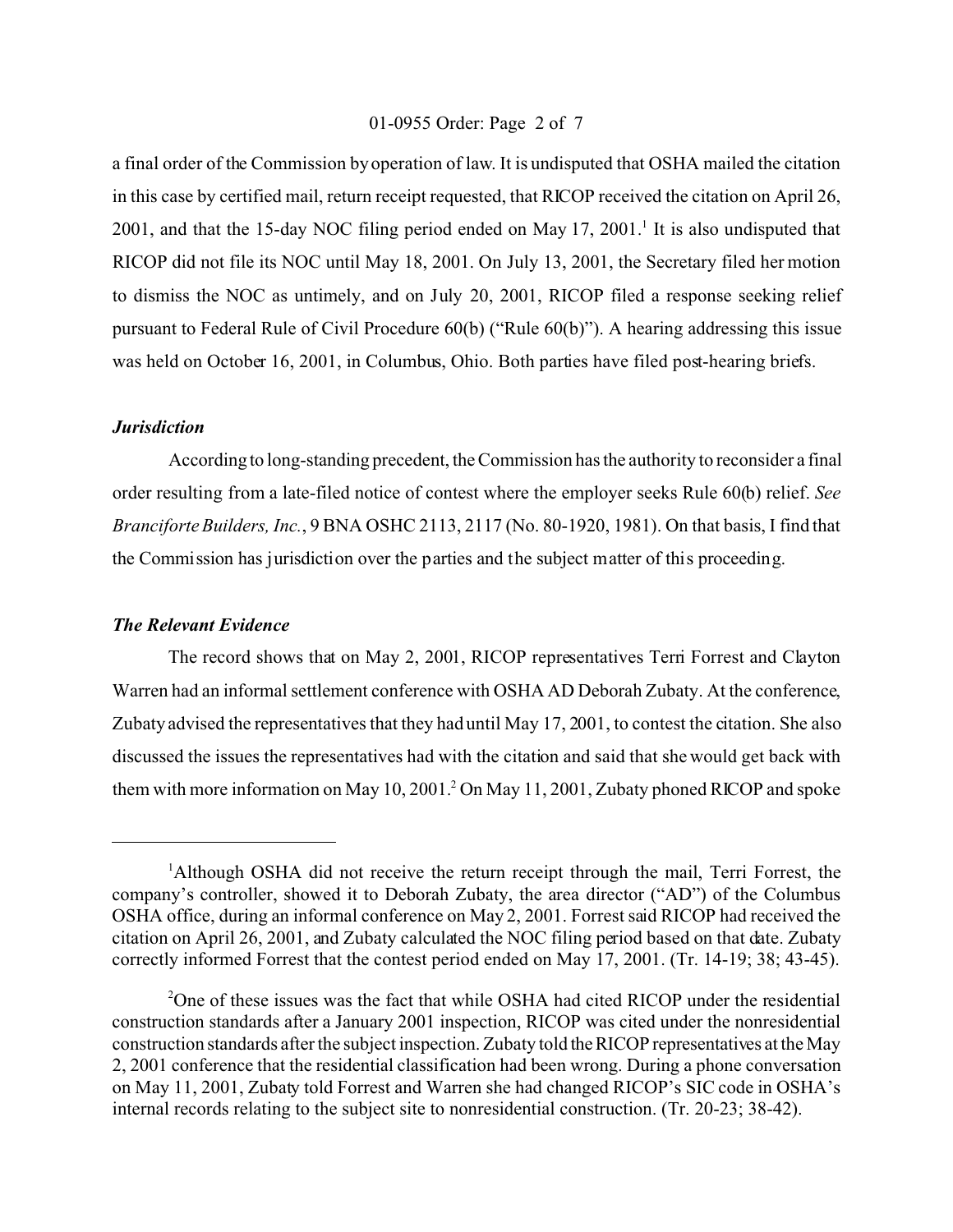#### 01-0955 Order: Page 3 of 7

with Forrest and Warren, stating that she would be faxing them an informal settlement agreement that amended the citation.<sup>3</sup> The fax was sent later that day, at 5:36 p.m., but Forrest and Warren did not see it until May 14, 2001, the following Monday morning, because RICOP's office hours were 8 a.m. to 5 p.m. (Tr. 15-21; 47-53). The cover sheet to the fax stated as follows:

As discussed, attached is an Informal Settlement Agreement for your review. If you agree, please sign and fax to our office. Keep a copy for your records. Your last date of contest is 5/17/01. Please call if you have any questions.

RICOP did not execute the informal settlement agreement or file an NOC by May 17, 2001.<sup>4</sup> The next morning, on May 18, 2001, Warren phoned OSHA and left a message requesting that Zubaty return his call. When Zubaty called Warren later that day, she advised him that the contest period had ended and that if RICOP wanted to file a late NOC it would need to do so with the Commission. RICOP filed a letter contesting the citation that same day, by both faxing and mailing it by certified mail to Zubaty's attention in the Columbus area office. On May 22, 2001, Zubaty sent a letter to RICOP, stating that it should file its NOC with the Commission with a copy to her office. RICOP did so, and the Commission received it on May 31, 2001.<sup>5</sup> (Tr. 18-19; 25; 43).

## *Discussion*

Commission precedent is well settled that an untimely NOC may be accepted in cases in which the delay in filing was a result of the Secretary's deception or failure to follow proper procedures. An employer is likewise entitled to relief if it can show that the Commission's final order was entered due to "mistake, inadvertence, surprise, or excusable neglect" or "any other reason

<sup>&</sup>lt;sup>3</sup>The agreement vacated one serious item and reduced the penalties proposed for the other serious item and one of the "repeat" items; it also reclassified the other "repeat" item as serious, changed the standard alleged to have been violated, and reduced the penalty proposed. *See* C-2.

<sup>4</sup> Forrest and Warren testified they had taken no action because Zubaty indicated during the May 11 phone call that she would call them by May 17 to let them know her decision about whether she would make any further amendments to the citation. (Tr. 41-43; 48-50). Zubaty, on the other hand, testified that she did not remember telling them that she would call back, and her notes reflected no such information. (Tr. 23-25).

<sup>&</sup>lt;sup>5</sup>The letter sent to the Commission was different from the one sent to OSHA. Regardless, for purposes of this case, May 18, 2001 will be considered the date that RICOP filed its NOC.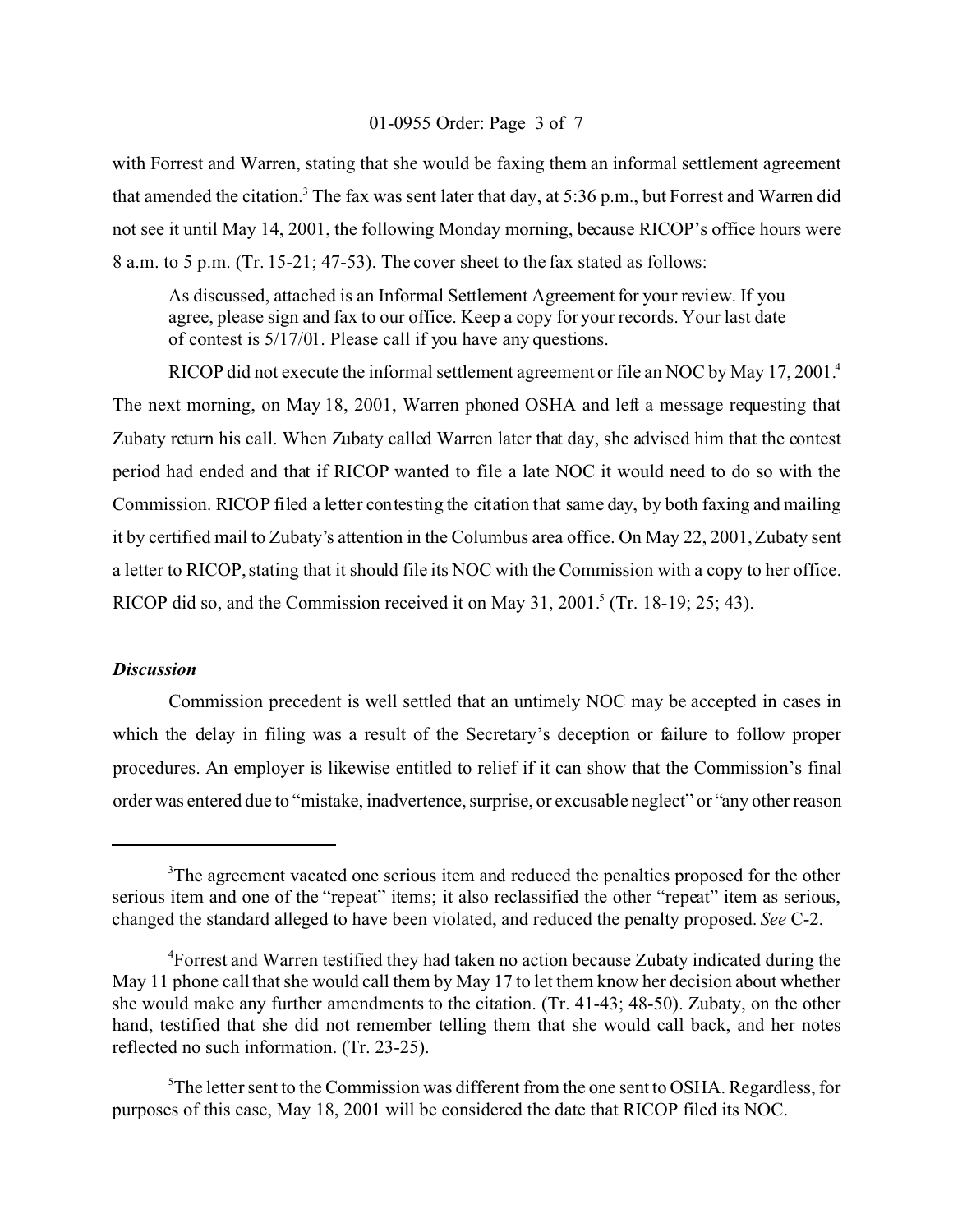#### 01-0955 Order: Page 4 of 7

justifying relief," including mitigating circumstances such as absence, illness or a disability that would prevent a party from protecting its interests. *See* Rule 60(b). *See also Branciforte Builders,*  Inc., 9 BNA OSHC 2113, 2117 (No. 80-1920, 1981), and cases cited therein. RICOP contends that it is entitled to Rule 60(b) relief in this matter either because (1) the Secretary was deceptive and/or failed to follow proper procedures, or (2) the untimely filing was due to excusable neglect.

RICOP contends that OSHA's classifying its work at the site as residential construction at the time of the first inspection, and then reclassifying its work as nonresidential at the time of the subject inspection, was deceptive or a failure to follow proper procedures, and that Zubaty's changing its SIC code to nonresidential construction was misconduct. RICOP asserts that it relied on the first classification and proceeded accordingly at the site and that the reclassification without prior notice put it in the position of being cited unfairly and not knowing which standard to follow. RICOP concludes that based on this evidence, it is entitled to relief. I disagree. The question to resolve is whether deception on the Secretary's part, or her failure to follow proper procedures, caused the late filing ofthe NOC in this case. That OSHA reclassified RICOP's work at the site, and that Zubaty changed the company's SIC code, may well have been confusing to RICOP and seemed unfair.<sup>6</sup> These actions on OSHA's part, however, have no relation to the untimely filing of the NOC, but, rather, go to the merits of the citation items themselves. As indicated *supra*, the Commission's jurisdiction in this matter does not extend to the merits of the citation items, and the only issue before me is whether the motion to dismiss should be granted. RICOP's contention provides no grounds for Rule 60(b) relief, and it is accordingly rejected.

RICOP's next contention is based on the testimony of Forrest and Warren that Zubaty told them on May 11 that she would call back by May 17 to let them know about making any further

<sup>6</sup> In explanation of OSHA's actions in this matter, Zubaty testified that work at a site could change from residential to nonresidential, depending on what phase it was in, and that an employer might be unsure which standards to follow. She noted, however, that the two types of construction were explained and interpreted in OSHA instructions. She further noted that the nonresidential requirements were the more stringent and that by complying with them the employer would also be in compliance with the residential requirements. Finally, she noted that OSHA often cites an employer under both standards and then, at the informal conference, decides which standard is appropriate and amends the citation accordingly. Zubaty also indicated that there was nothing improper about changing an employer's SIC code. (Tr. 29-35).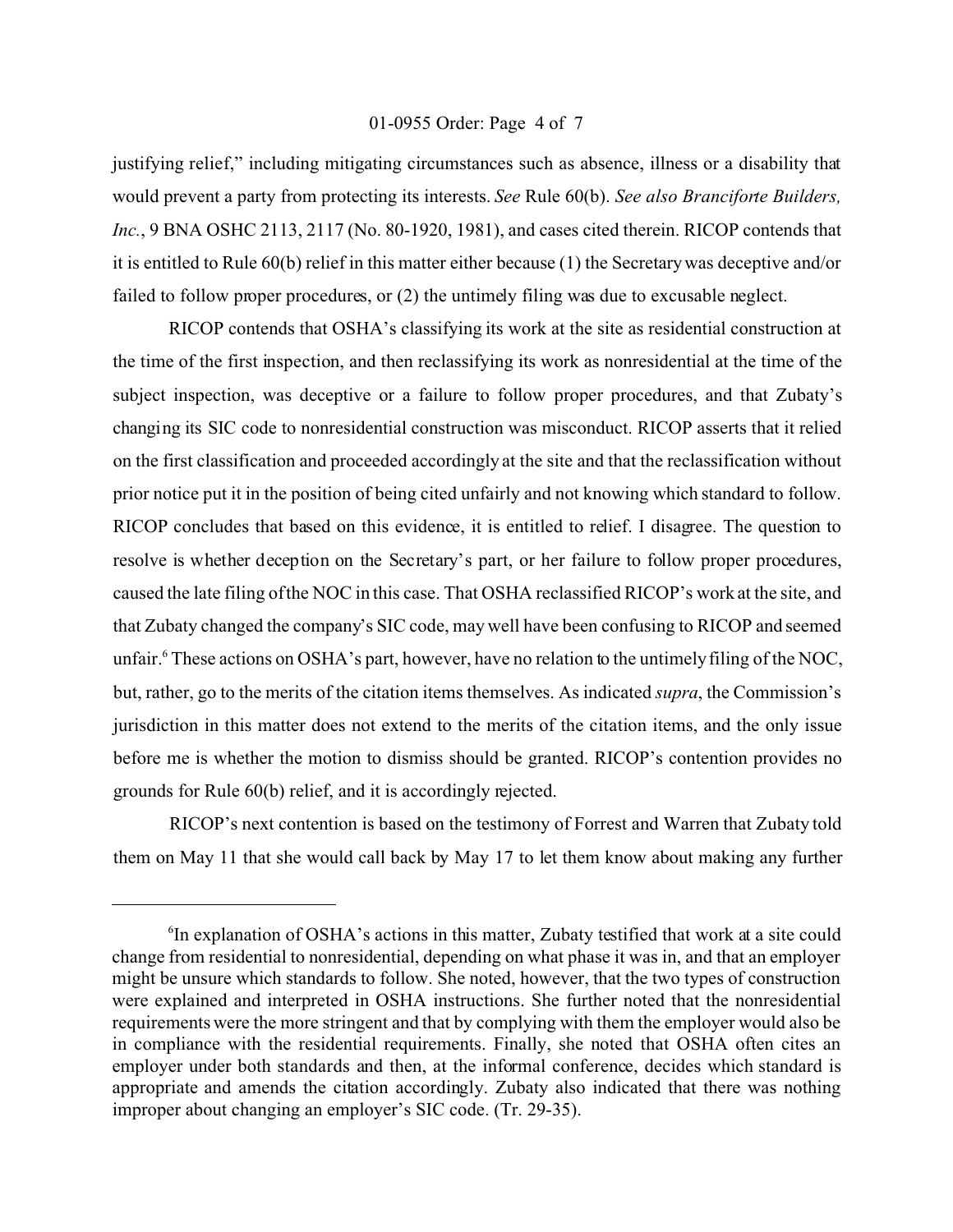#### 01-0955 Order: Page 5 of 7

amendments to the citation.<sup>7</sup> (Tr. 41-43; 48-50). RICOP asserts that it relied on Zubaty's statement that she would call back, that her failure to do so caused the NOC to be late, and that, under these circumstances, the untimely filing should be found to be due either to misconduct on Zubaty's part or excusable neglect on RICOP's part. Again, I disagree. As noted above, Zubaty testified that she did not recall saying she would call back, and her notes contained no such information. (Tr. 23-25). In addition, as set out *supra*, the statements in the cover sheet sent with the informal settlement agreement say nothing about Zubaty getting back with RICOP. In fact, the last sentence on the cover sheet advises RICOP to "[p]lease call if you have any questions," indicating it was up to RICOP to contact Zubaty if it desired more information. I find, therefore, that Forrest and Warren misunderstood what Zubaty said and that Zubaty did not promise to call back by May 17.

Even if Zubaty had told Forrest and Warren she would call back, the Commission has held that OSHA's failure to call an employer back, after assurances that it would do so, constitutes neither misconduct nor excusable neglect for purposes of Rule 60(b) relief. *Craig Mechanical, Inc.*, 16 BNA OSHC 1763, 1765-66 (No. 92-372, 1994). *See also Calhar Constr., Inc.*, 18 BNA OSHC 2151, 2154 (98-367, 2000). The Commission found this to be so because of the unequivocal language on the face of the citation itself warning that an employer must file an NOC within 15 working days or accept the finality of the citation. *Craig Mechanical*, 16 BNA OSHC at 1765-66. In fact, the Commission has long held that the OSHA citation plainly states the requirement to file a notice of contest within the prescribed period, that ignorance of procedural rules, even by a layman, does not constitute "excusable neglect," and that Rule 60(b) cannot be invoked "to give relief to a party who has chosen a course of action which in retrospect appears unfortunate or where error or miscalculation is traceable really to a lack of care." *Acrom Constr. Serv., Inc.*, 15 BNA OSHC 1123, 1126-27 (No. 88-2291, 1991); *Keefe Earth Boring Co.*, 14 BNA OSHC 2187, 2192 (No. 88-2521, 1991); *Roy Kay, Inc.*, 13 BNA OSHC 2021, 2022 (No. 88-1787, 1989).

In addition to the foregoing, the record shows that Zubaty specifically advised RICOP's representatives on two different occasions that the NOC contest period ended on May 17. Zubaty

<sup>&</sup>lt;sup>7</sup>In particular, Forrest and Warren testified that Zubaty had said she would look at the OSHA video and call them with her decision as to one of the citation items. They also indicated they did not know whether to contest the citation until they had Zubaty's final decision. (Tr. 41-43; 48-50).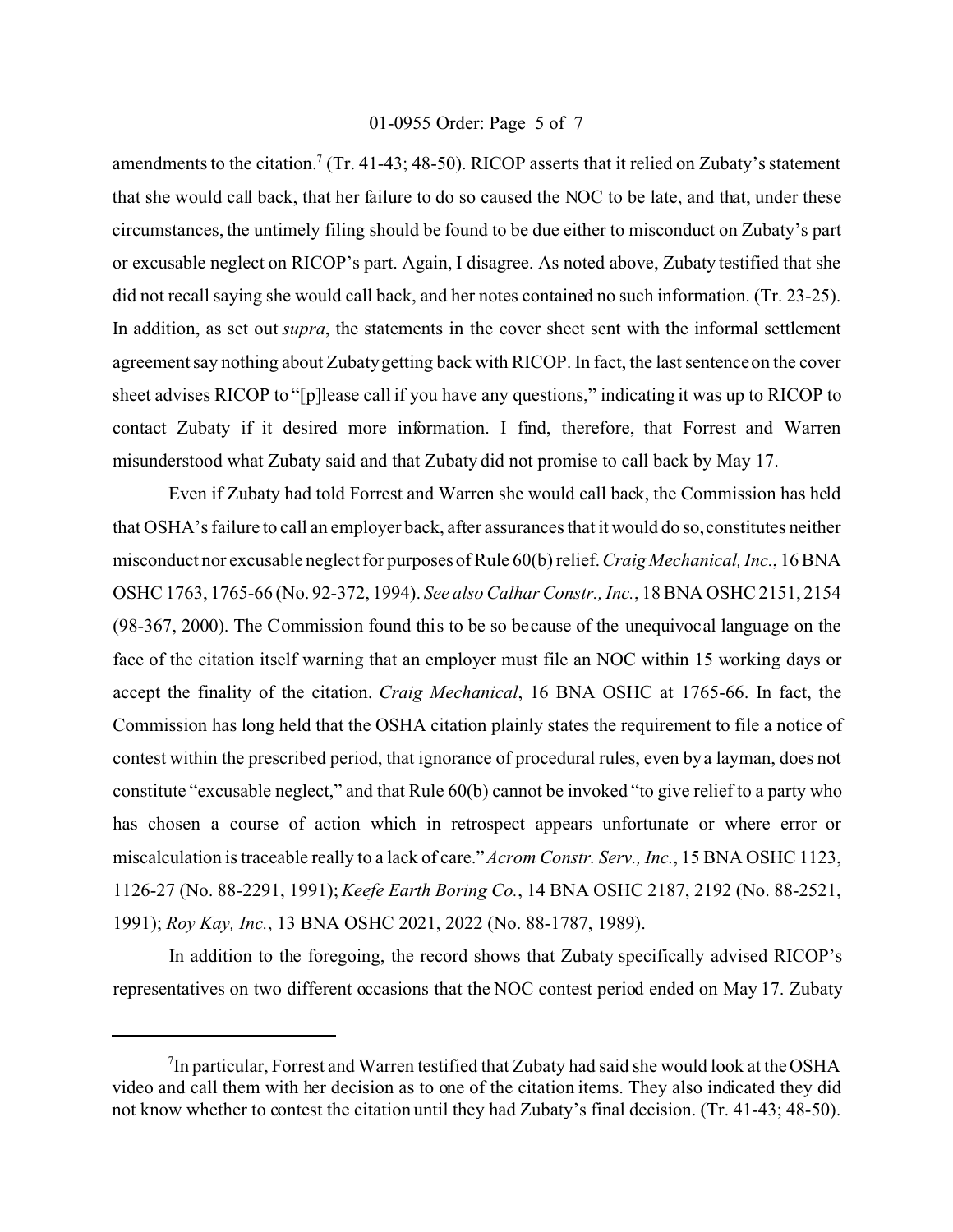#### 01-0955 Order: Page 6 of 7

testified that she informed the RICOP representatives of the May 17 date at the May 2 conference, and the cover sheet that Zubaty sent with the informal settlement agreement stated that the "last date of contest is 5/17/01." (Tr. 15-18). Further, Forrest conceded that she was aware that May 17 was the end of the contest period. (Tr. 15-16; 43-45). She also conceded that she had attended the informal conference relating to the citation that resulted from the January 2001 inspection, although, as Zubaty testified, that citation had settled. (Tr. 23; 38-39). There is no evidence that Zubaty intended to or in fact deceived Respondent about the due date for the NOC. Zubaty's statements and her testimony, which I find to be credible, show no attempt at leguleian deceit.

Based on the evidence of record, I conclude that Rule 60(b) relief is not justified in this case. In so finding, I am aware of the testimony of Forrest indicating that she believed, first, that Zubaty had the authority to extend the contest period, and, second, that the date was "still open."<sup>8</sup> (Tr. 40; 45). I am also aware of Warren's testimony that he called Zubaty "immediately" on the morning of May 18 when he realized she had not called the day before, which lends credence to the testimony of both Forrest and Warren that they believed that Zubaty would call back by May 17. (Tr. 49; 52). Finally, I am aware that RICOP promptly filed its NOC on May 18 after Zubaty told them to do so. Regardless, in view of Zubaty's two specific warnings to the company about the NOC filing period, and in light of the Commission precedent set out above, which I am constrained to follow, the late filing in this case was not due to misconduct on the Secretary's part or excusable neglect on RICOP's part. The Secretary's motion to dismiss is accordingly GRANTED.<sup>9</sup>

<sup>&</sup>lt;sup>8</sup> Forrest apparently believed that Zubaty could extend the NOC period because she was the OSHA AD. Zubaty, however, testified that she did not have the authority to accept a late NOC. (Tr. 27). Further, as indicated above, section 10(a) of the Act specifically requires the NOC to be filed within 15 days, and, if it is not, the citation and penalty are "deemed a final order of the Commission and not subject to review by any court or agency." The only exception to this rule is when the employer can establish that it is entitled to Rule 60(b) relief.

<sup>9</sup> In granting the motion, I have considered the Commission's decision in *B.J. Hughes, Inc.*, 7 BNA OSHC 1471 (No. 76-2165, 1979), which RICOP cites in support of its position. In that case, however, the late filing was excused because the employer had relied on an incorrect NOC filing date that was provided by the OSHA area director and the assistant area director. 7 BNA OSHC at 1476-77. I have also considered two recent decisions of the Commission in which it held that the late-filed NOC's were due to excusable neglect. *See Northwest Conduit Corp.*, 18 BNA OSHC 1948 (No. 97-851, 1999); *Russell B. Le Frois Builder, Inc.*, 18 BNA OSHC 1978 (No. 98-1099, 1999).